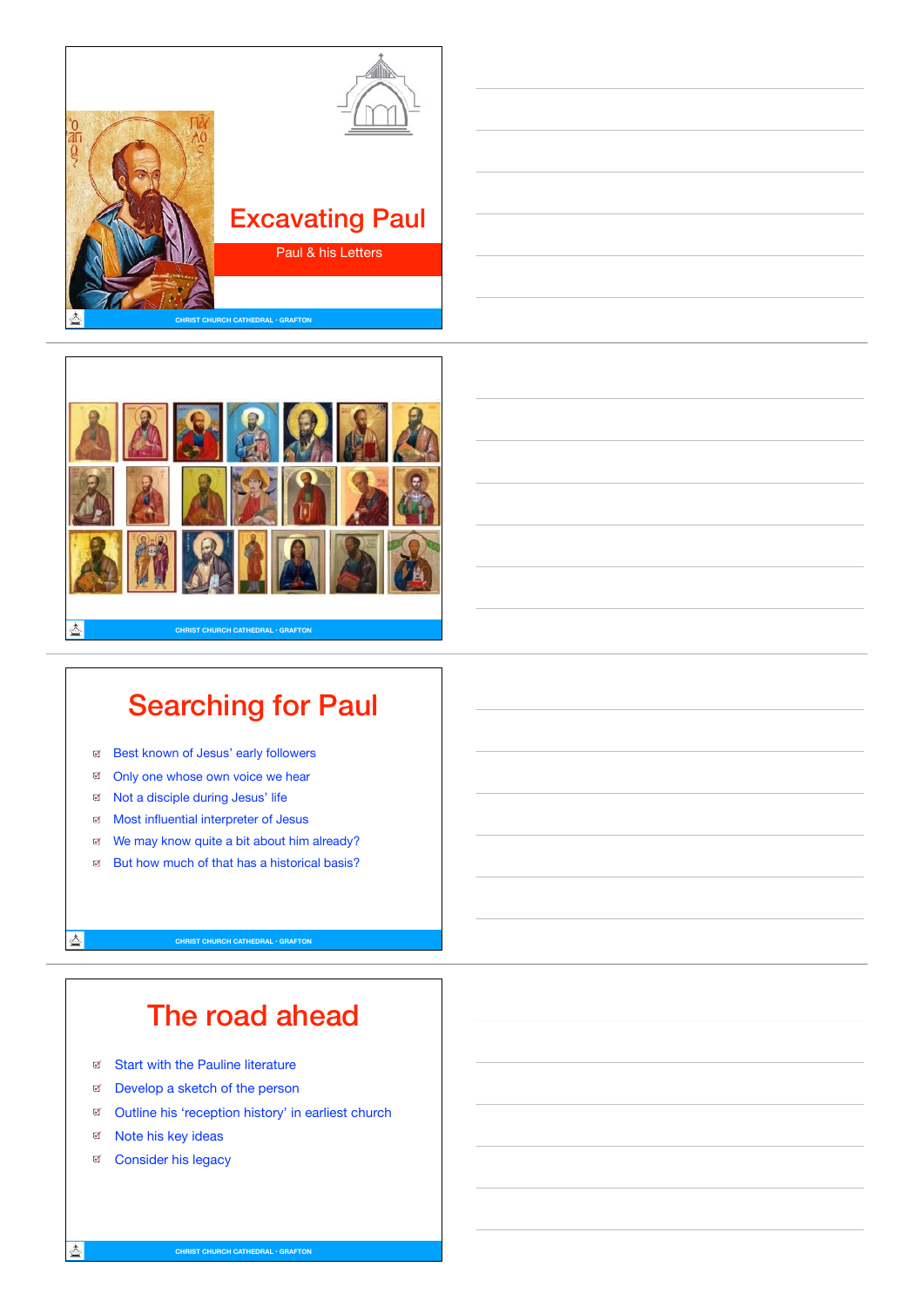## The Pauline writings

**CHRIST CHURCH CATHEDRAL • GRAFTON**

⊠ 13 letters in NT attributed to Paul at times

 $\overline{\omega}$ About 25% of whole NT

◬

查

스

With Luke-Acts over one-third of NT is 'Pauline'

Pauline literature

Wider set of Pauline texts circulated in 2C & 3C

### Paul outside the NT

**CHRIST CHURCH CATHEDRAL • GRAFTON**

- a Acts of Paul and Thecla
- Acts of Andrew and Paul
- Greek Acts of Peter and Paul
- E Apocalypse of Paul
- Correspondence between Seneca and Paul
- $\mathbb R$ Martyrdom of Paul
- Passions of Peter and Paul  $\blacksquare$
- Vision of Paul

**CHRIST CHURCH CATHEDRAL • GRAFTON**

|         | · Epistles of Paul   |                       |
|---------|----------------------|-----------------------|
| ö       | Alexandrians         |                       |
| Ö       | <b>Colossians</b>    |                       |
| $\Box$  | <b>1 Corinthians</b> |                       |
| $\circ$ | <b>2 Corinthians</b> |                       |
| O       | 3 Corinthians        | Legend                |
| ö       | <b>Ephesians</b>     | canonical             |
| ö       | <b>Galatians</b>     |                       |
| $\circ$ | <b>Hebrews</b>       | authentic<br>disputed |
| Ö       | Laodiceans           | inauthentic           |
| ö       | Philemon             |                       |
| ö       | <b>Philippians</b>   |                       |
| $\circ$ | Rome                 |                       |
| $\circ$ | 1 Thessalonians      |                       |
| ö       | 2 Thessalonians      |                       |
| $\circ$ | 1 Timothy            |                       |
| o       | 2 Timothy            |                       |
| $\circ$ | <b>Titus</b>         |                       |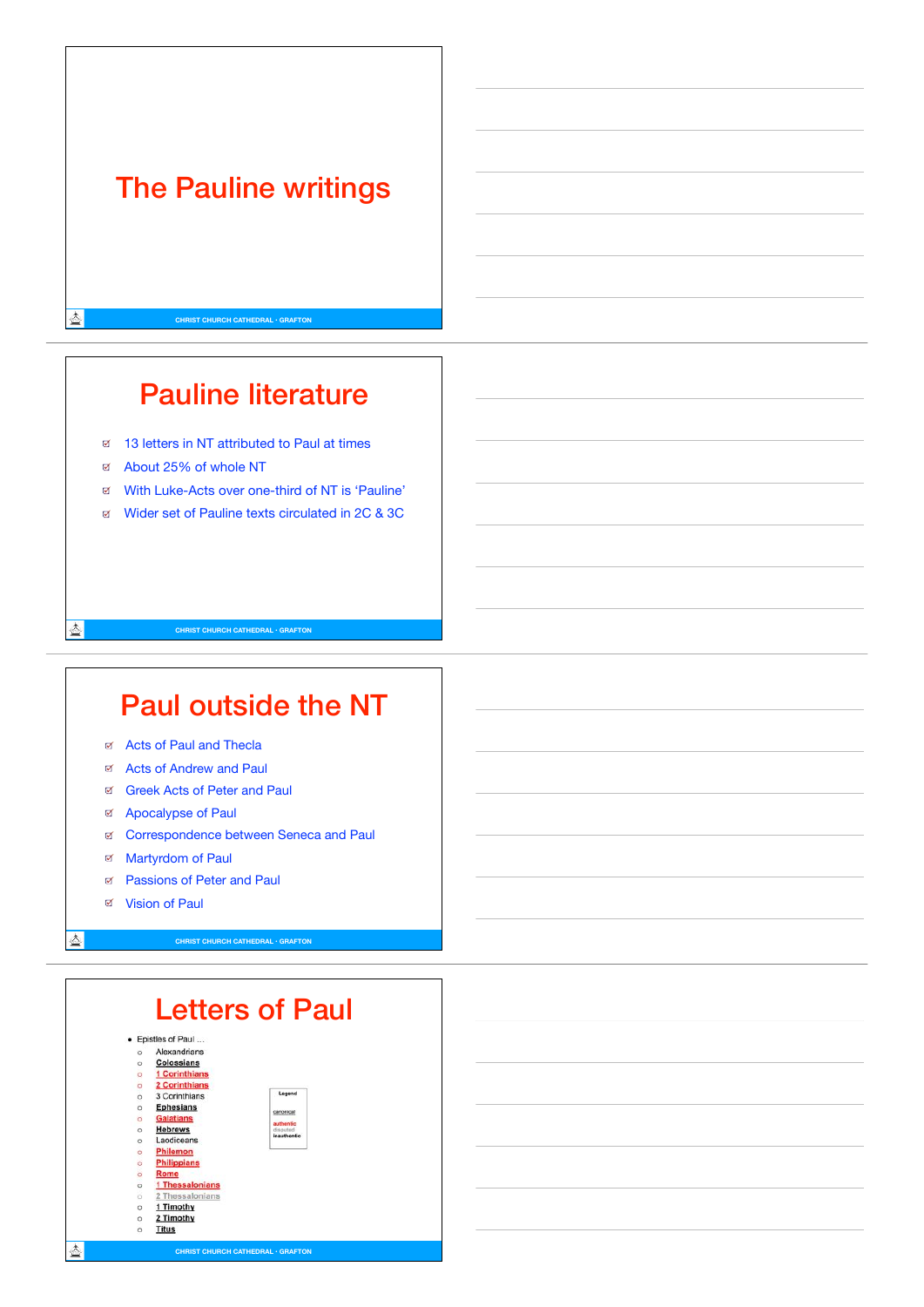### Meet Marcion

- Not a well known character these days
- Flourished around 140 CE (96–165 CE) Q.
- Huge fan of Paul  $\mathbb{R}^2$
- Published the first distinctively Christian Bible
- Fig. His Bible had just two parts
	- The Gospel (Euangelion)
	- Fig. The Apostle (Paul)
- $A^{\text{g}}$  Reaction  $\rightarrow$  formation of NT + keep OT

Â,

흐

츠

**CHRIST CHURCH CATHEDRAL • GRAFTON**

### Before and after Marcion

- ter Authentic letters of Paul (~50–65 CE)
- Following Paul (2Thess, Col, Eph)
- Reaction against Paul (James, 2Peter, Clementines)

#### Before and after Marcion

**CHRIST CHURCH CATHEDRAL • GRAFTON**

⊠ So also our beloved brother Paul wrote to you according to the wisdom given him, speaking of this as he does in all his letters. There are some things in them hard to understand, which the ignorant and unstable twist to their own destruction, as they do the other scriptures. (2Peter 3:15–16 NRSV)

**CHRIST CHURCH CATHEDRAL • GRAFTON**

#### Before and after Marcion

- ter Authentic letters of Paul (~50–65 CE)
- Following Paul (2Thess, Col, Eph)
- Reaction against Paul (James, 2Peter, Clementines) ₫
- Reclaiming Paul (Pastoral Epistles)  $\overline{M}$
- Exaggerating Paul (Marcion?) ₫
- F Rescuing Paul (Acts)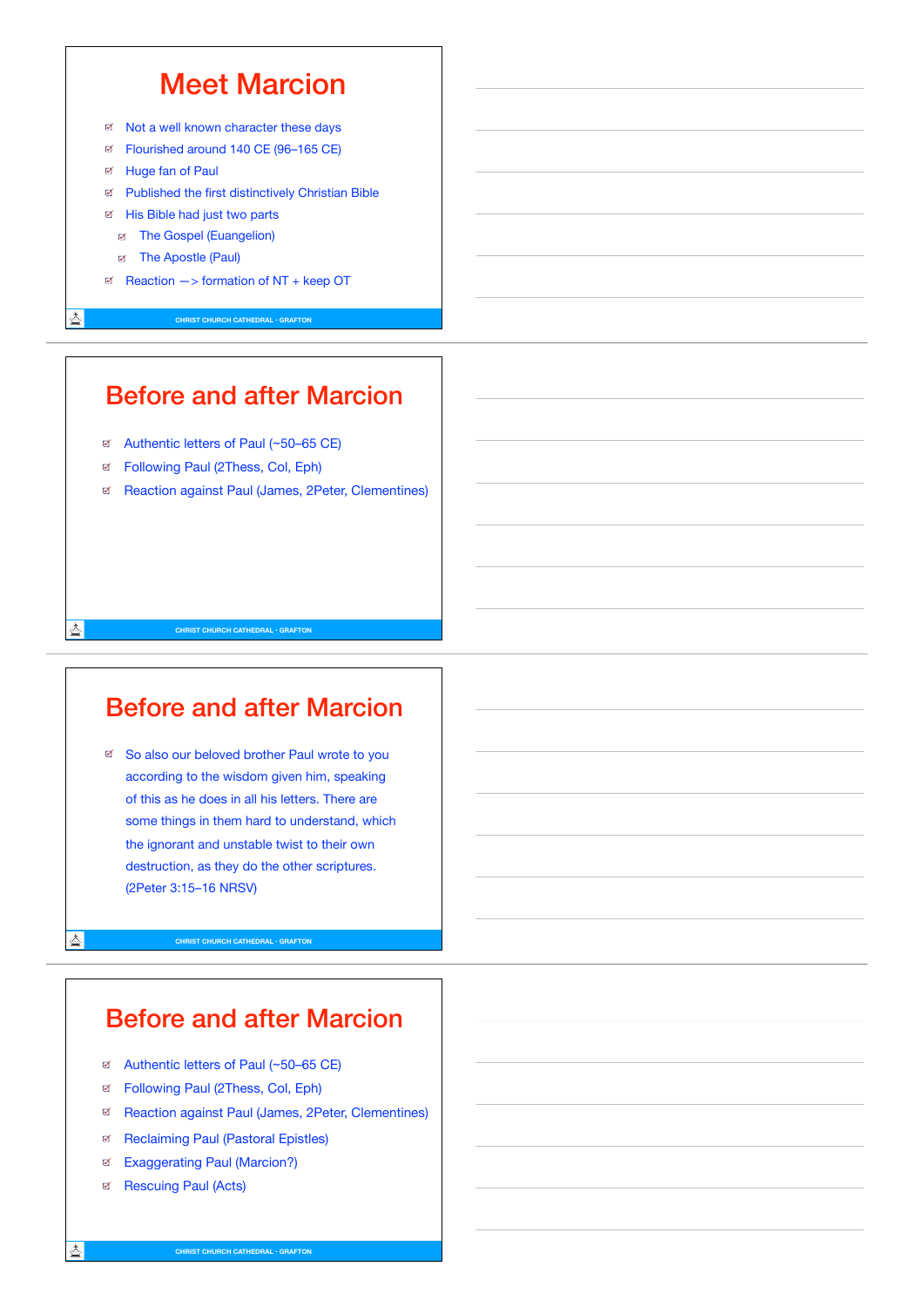

## What counts as evidence



## Paul in his own words

#### **Focus on authentic / undisputed letters**

Romans 11:1–2 (Jewish identity)

스

츠

- 2 Corinthians 11:16–33 & 12:1–10 (personal history and own religious experiences)
- Galatians 1:13–2:14 (encounter with risen Jesus and reception by the followers of Jesus)
- Philippians 3:4–6 (details of his Jewish credentials)
- Philemon 1:9 (self-description as an aged prisoner) Ø

**CHRIST CHURCH CATHEDRAL • GRAFTON**

# Dating Paul

| Dates (all CE) | <b>Events, Letters</b>                                      |
|----------------|-------------------------------------------------------------|
| c.36           | Paul becomes a follower of Jesus                            |
| $36 - 39$      | Three years in Arabia                                       |
| 39             | First visit to Jerusalem to meet with church leaders there. |
| 49             | Council of Jerusalem                                        |
| 49/50          | 1 Thessalonians                                             |
| $mid-50s$      | Galatians, Philippians, Philemon, 1 & 2 Corinthians, Romans |
| $58 - 60$      | Arrest and two years in prison at Caesarea                  |
| 60/61          | Sea journey to Rome                                         |
| $61 - 63$      | Roman imprisonment                                          |
| 64             | <b>Executed under Nero</b>                                  |
| early 80s      | Colossians                                                  |
| late 80s       | Ephesians                                                   |
| early 90s      | 2 Thessalonians                                             |
| 80s-120s       | Pastoral Epistles (1 & 2 Timothy, Titus)                    |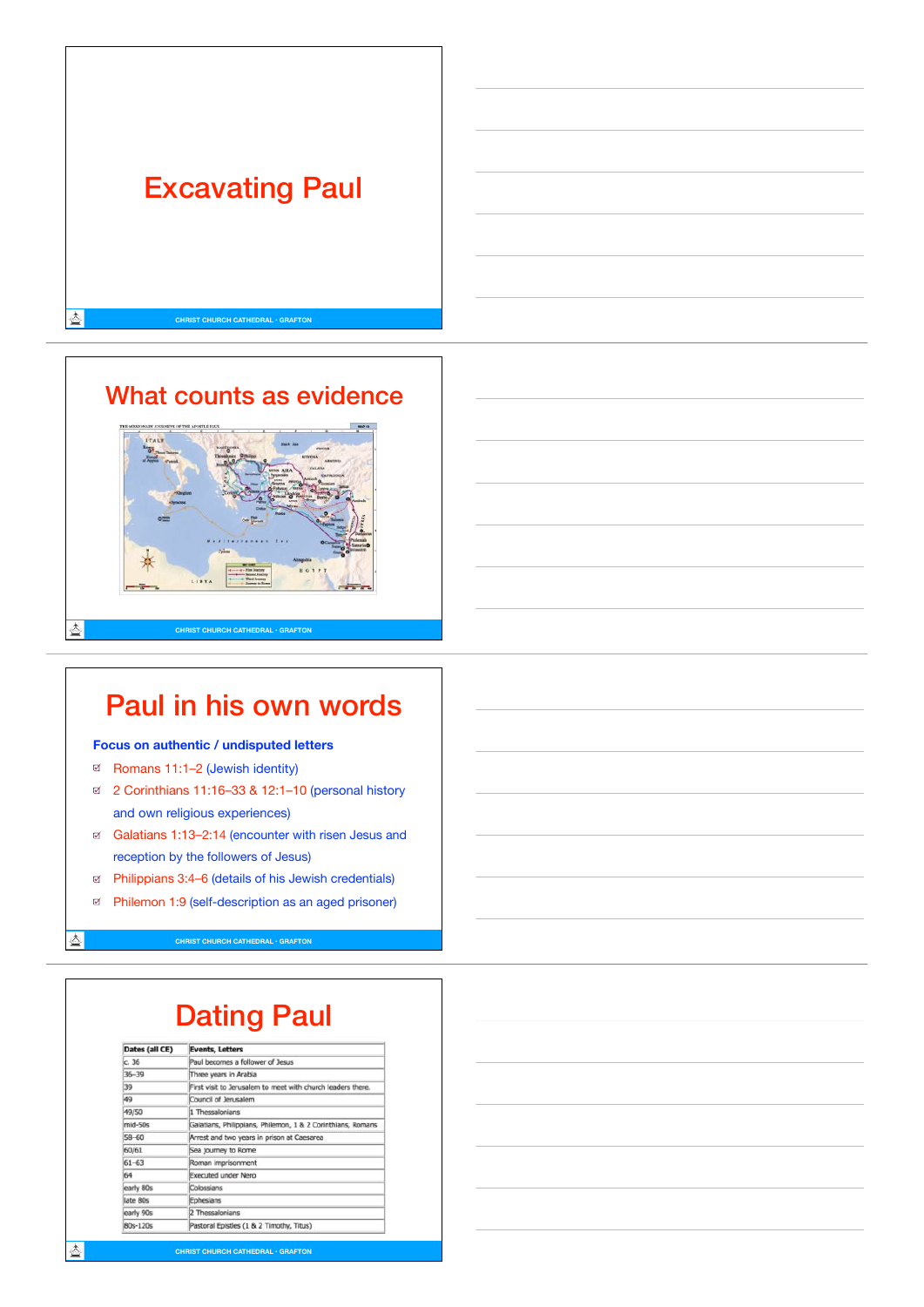## Paul's key ideas

٨

查

츠

**CHRIST CHURCH CATHEDRAL • GRAFTON**

# Paul's theology

- I like to draw especially on Romans
- one of his later letters (so ideas more fully formed)
- written for the purpose of introducing himself
- and outlining his teachings Q.
- $\mathbb R$ not dealing with a pressing pastoral problem
- to a congregation where Paul mostly unknown  $\overline{\omega}$

**CHRIST CHURCH CATHEDRAL • GRAFTON**

## The big ideas

- Righteousness of God (always faithful) ⊌
- Faithfulness of Jesus (second Abraham)
- One disobeys, another obeys (second Adam)
- The transformed person, renewed in the Spirit
- Affirming God's blessings of Jewish people
- g God's blessing is for everyone
- E Respect for authority, compassion for each other
- The end of time is at hand

**CHRIST CHURCH CATHEDRAL • GRAFTON**

# Paul's legacy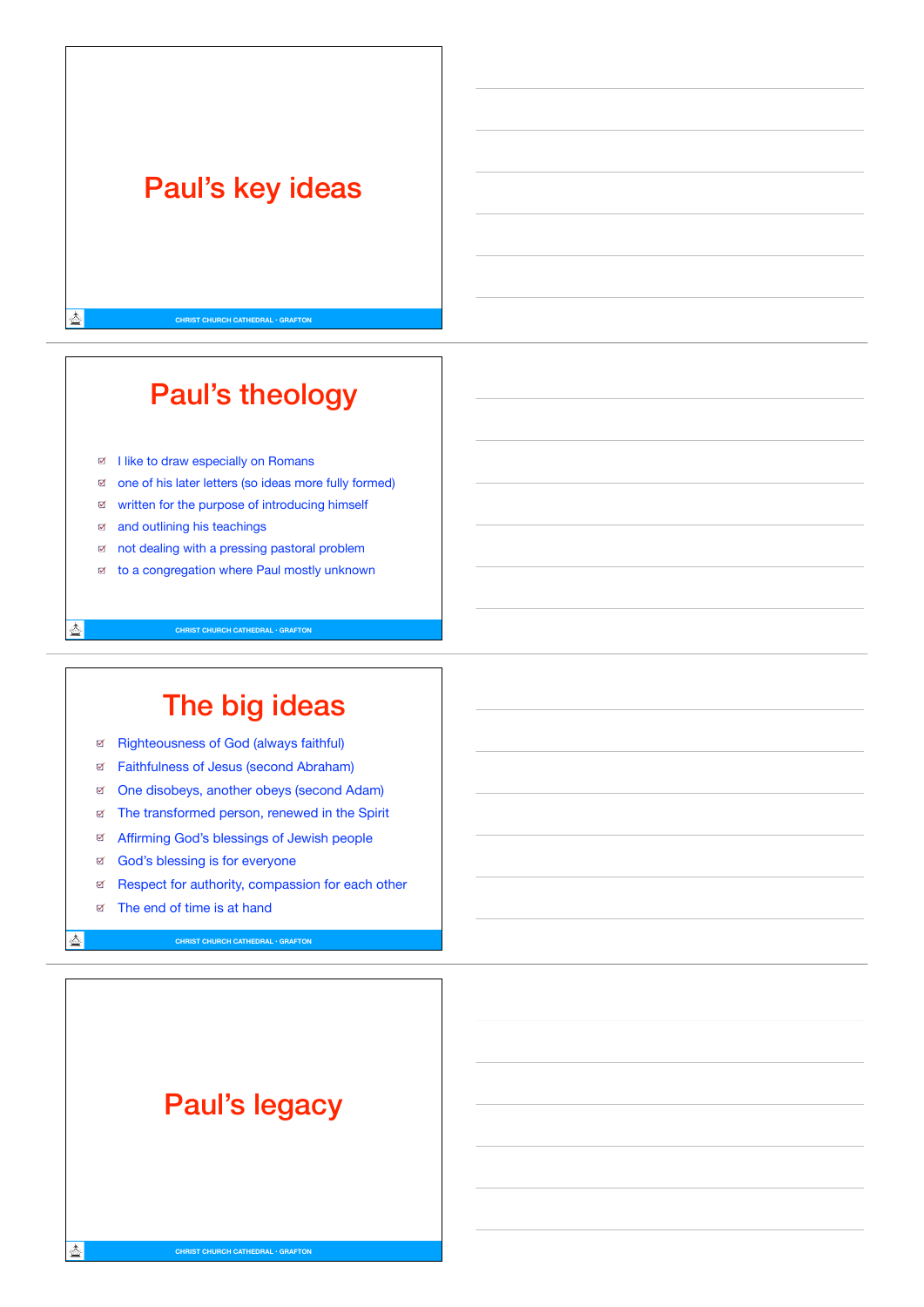"Paul disappeared into the violence of the Roman Empire and into the history of early Christianity."

Brandon Scott, *The Real Paul: Rediscovering his radical challenge* (Polebridge, 2015), 227

**CHRIST CHURCH CATHEDRAL • GRAFTON**

٨

스

态

## Some legacy issues

#### **Christian anti-Semitism**

- Paul was and always remained a Jew.
- E He was not a Christian, but a key figure in the Jesus movement that evolved into Christianity.
- He saw a place for Gentiles alongside Jews
- $\blacksquare$ But Christianity saw Jews as "the other"
- Paul feared this would happen (cf. Rom 9–11)

**CHRIST CHURCH CATHEDRAL • GRAFTON**

### Other legacy issues

#### **Controversy**

- Paul was not a representative Jesus follower
- Controversial in his lifetime & after his death
- Influential at critical moments: Augustine, Luther
- E But remains controversial today
- ₫ Most notably opposition to Empire
- ø Also attitudes towards women and LGBTI

**CHRIST CHURCH CATHEDRAL • GRAFTON**

## Other legacy issues

#### **Apocalypticism v normalisation**

- a Paul expected imminent parousia
- Paul was wrong  $\triangledown$
- His followers spiritualised the concept
- Loss of immediacy here and now
- Political edge to Jesus movement mostly lost